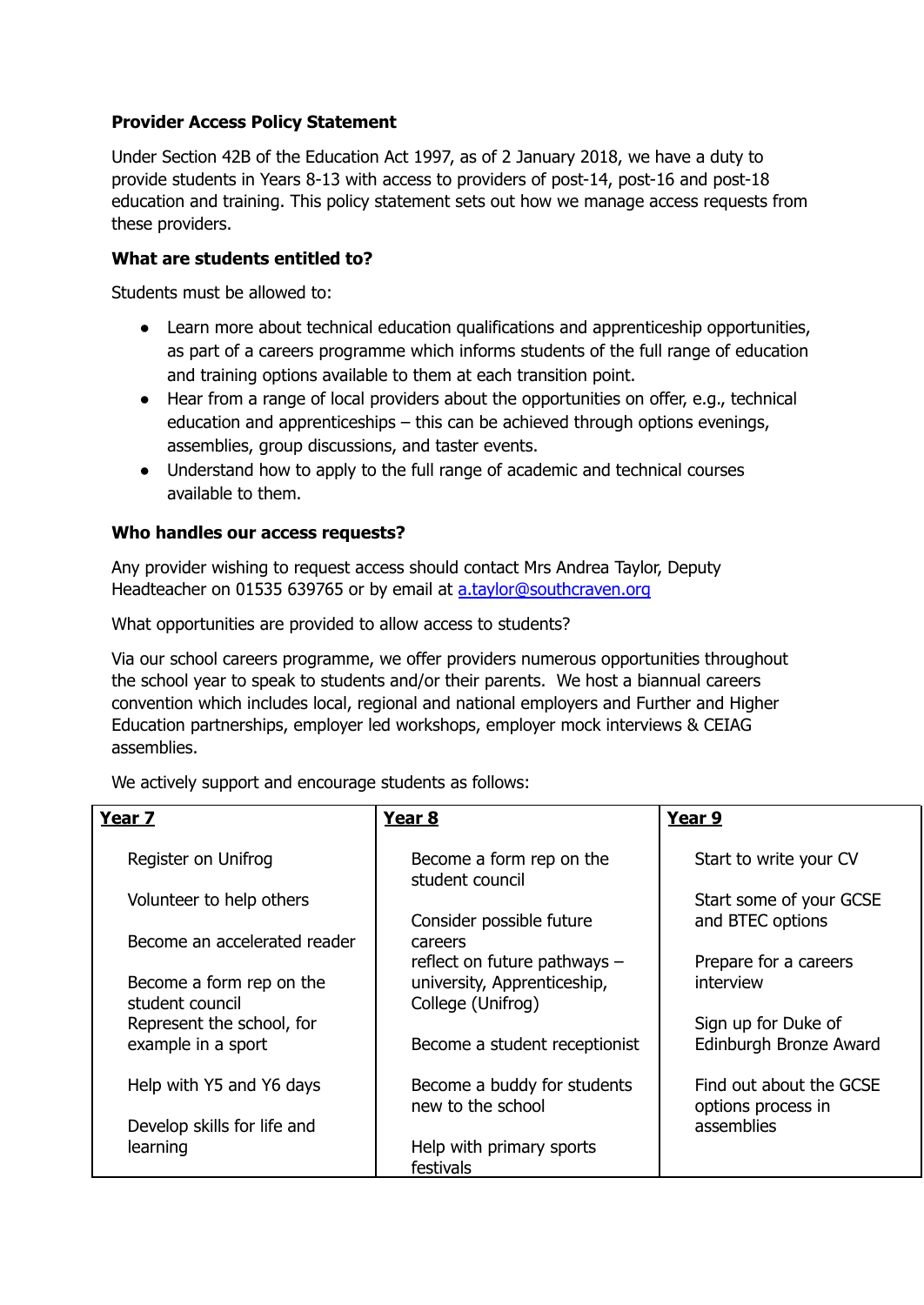| experience presentations from<br>employers                               | Experience presentations from<br>different employers       |                                                                                                    | <b>Experience presentations</b><br>from employers                     |
|--------------------------------------------------------------------------|------------------------------------------------------------|----------------------------------------------------------------------------------------------------|-----------------------------------------------------------------------|
| Get some key advice on                                                   |                                                            |                                                                                                    |                                                                       |
| maximising your potential at<br>the SPM meetings                         | Listen to employer led<br>assemblies                       |                                                                                                    | Offer to run an<br>extracurricular activity                           |
| Listen to employer led<br>assemblies                                     | <b>Attend South Craven Careers</b><br>Convention           |                                                                                                    | <b>Attend South Craven Careers</b><br>Convention                      |
| Volunteer to lead the learning<br>in lessons                             | Discuss your BTEC options<br>experience formal assessments |                                                                                                    | Attend the Y9 options event                                           |
| <b>Attend South Craven Careers</b><br>Convention                         | and know how best to revise                                |                                                                                                    | Finalise your GCSE choices<br>and complete options<br>intentions form |
|                                                                          |                                                            |                                                                                                    | Listen to employer led<br>assemblies                                  |
| Year 10                                                                  |                                                            | Year 11                                                                                            |                                                                       |
| Embed excellent study habits and get ahead<br>with revision              |                                                            | Experience progression assemblies to let you<br>know what's out there                              |                                                                       |
| Apply your learning to the world of work                                 |                                                            | Participate in the Y11 progression event/careers<br>convention/taster sessions for post 16 courses |                                                                       |
| Research Jobs and Careers Entry routes                                   |                                                            |                                                                                                    |                                                                       |
| Experience CP events as part of Activities week                          |                                                            | Visit and research open days for Sixth Form,<br>including at SCS                                   |                                                                       |
| Experience presentations from employers                                  |                                                            | Refresh your CV and personal statement with<br>Unifrog                                             |                                                                       |
| Consider the format of GCSE exams and refine<br>your revision techniques |                                                            | Improve your interview skills                                                                      |                                                                       |
| Get some key advice on maximising your<br>potential at the SPM meetings  |                                                            | Benefit from a 1:1 progression meeting to help<br>you identify the right pathway                   |                                                                       |
| Sit Year 10 exams                                                        |                                                            | Listen to inspirational speakers and reflect on<br>your own aspirations                            |                                                                       |
| Earn your Y11 tie for progress, effort or<br>achievement                 |                                                            | Get some key advice on maximising your<br>potential at the Y11 consultation evening                |                                                                       |
| Attend South Craven Careers Convention                                   |                                                            | Do some Voluntary work/National Citizen Service                                                    |                                                                       |
| World of work workshops                                                  |                                                            | Complete a period of work experience                                                               |                                                                       |
| Listen to employer led assemblies                                        |                                                            | Listen to employer led assemblies                                                                  |                                                                       |
|                                                                          |                                                            | interview where needed                                                                             | Apply to a Sixth Form or College and attend an                        |
|                                                                          |                                                            |                                                                                                    | Attend CEIAG workshops/assemblies                                     |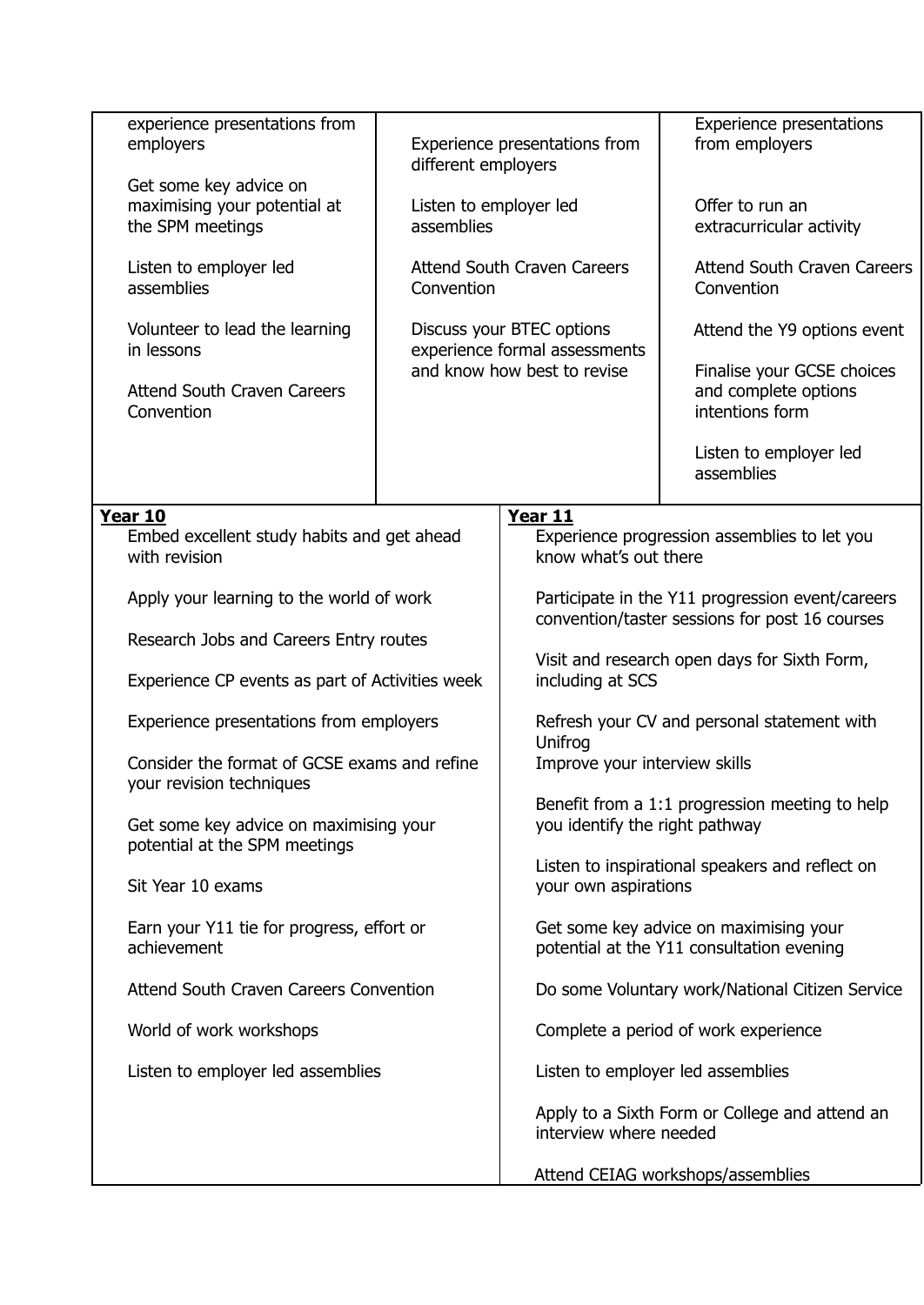|                                                                                       | Participate in an employer interview                                                                                        |  |
|---------------------------------------------------------------------------------------|-----------------------------------------------------------------------------------------------------------------------------|--|
| Year12                                                                                | Year13                                                                                                                      |  |
| Apply to become a School Ambassador                                                   | Reflect on your mock results and plan positively<br>for the remainder of the year<br>Get some key advice on maximising your |  |
| Visit and research universities/alternative post<br>16 courses                        |                                                                                                                             |  |
| Attend CEIAG workshops/assemblies                                                     | potential at the Y13 consultation evening                                                                                   |  |
|                                                                                       | Apply for university/alternative post 16 courses                                                                            |  |
| Sign up for Duke of Edinburgh Silver Award                                            | Refine and perfect your revision and study habits                                                                           |  |
| Experience presentations from different<br>employers                                  | Attend South Craven Careers Convention                                                                                      |  |
| Initiate and organise work experience                                                 | Attend CEIAG workshops/assemblies                                                                                           |  |
| Update your CV and personal statement ready<br>for UCAS applications by using Unifrog | Participate in an employer interview                                                                                        |  |
| Complete an EPQ or MOOC                                                               | Get some key advice on maximising your<br>potential at the SPM meetings                                                     |  |
| Apply to be on the Sixth Form Committee                                               | Complete your graduation/progression portfolio                                                                              |  |
| Attend the UCAS convention                                                            | Attend Y13 graduation                                                                                                       |  |
| Apply for university summer schools                                                   | Consider summer internships or voluntary work                                                                               |  |
| Sit your mock A-levels                                                                |                                                                                                                             |  |
| Help with the Sport Days during activities week                                       | Confirm and accept your future pathway options<br>once you have your results                                                |  |
| Attend South Craven Careers Convention                                                |                                                                                                                             |  |
| Work on your graduation/progression portfolio                                         |                                                                                                                             |  |

## **Who should providers contact to discuss events and options?**

Providers can speak to our career's leader or careers coordinator, Maggie Burton on 01535 639775 [m.burton@southcraven.org](mailto:m.burton@southcraven.org)

Our Child Protection and Safeguarding Policy set out the school's approach to allowing providers into school to speak to our students.

We will grant access requests that promote and increase the careers education, students' aspirations and awareness of the world of work across all year groups. Once we have approved a provider, we will work with them to identify the best method for providing access to our students. We will make areas of the school such as meeting or classrooms available to host careers and progression workshops.